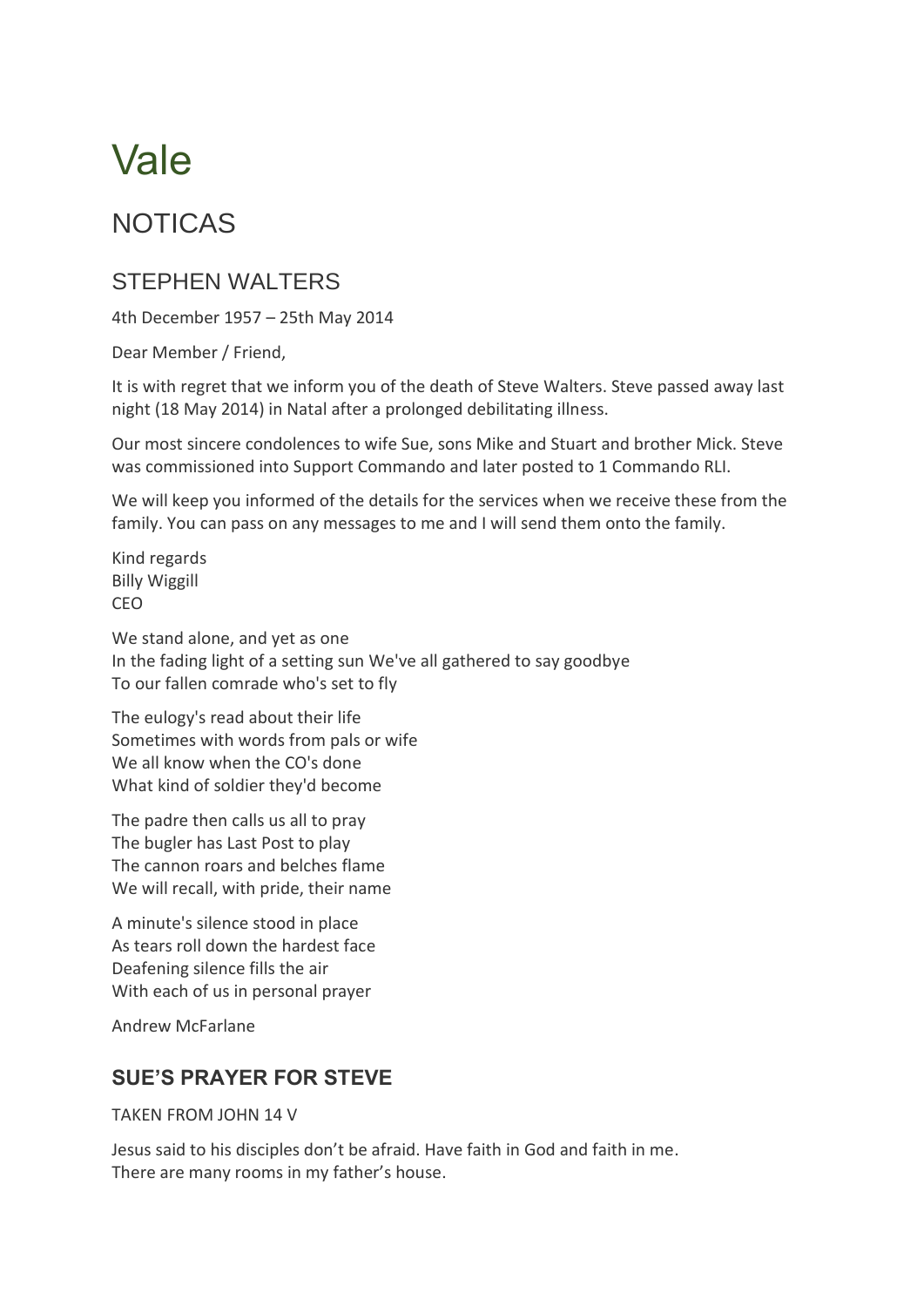I wouldn't tell you this unless it were true.

I am going there to prepare a place for each of you.

After I have done this I will come back and take you with me.

Then we will be together. You know the way to where I am going.

Thomas said Lord we don't even know where you are going. How can we know the way. I am the way the truth and the life Jesus answered.

Lord we give you thanks for Steve, for the life he lived, for the people he loved, the joy he brought to all around him and the kindness and sincerity he showed.

We thank you most of all for his God given talent of bringing laughter to any occasion.

We will miss him so much and we ask you to take care of him until we see him again.

Praise you Lord for all you've done in our life, for so many blessings and so many answered prayers.

Thank you Lord for all the people that Steve put in place that take care of us. He will rest easy, lift up your heart and peace to thee.

God wanted you now, he has set you free. Amen

#### **CONDOLENCES**

"I was shattered to hear that Steve Walters has passed on to higher service. He was a lovely young subbie in the RLI and I remember him with great affection.

Please pass on my most sincere condolences to the family and Mick who I am sure will be devastated

Kindest regards Ian Bate "

"Kindly pass on our sincere condolences to Sue, Mike, Stuart and my good friend Mick, on the passing of Steve. Such a young, fine man, a good soldier and a good officer - I am proud to have known him and to have served with him. All three Walters's brothers earned a remarkable reputation within the RLI in particular and the Rhodesian Army in general and so Steve has left a legacy to Mike and Stuart to which they can hold their heads up with pride.

May the Lord help the whole family to remain strong and steadfast in this painful time.

With deep condolences, Trevor and Eleanor DesFountain Cape Town"

"To the Waters family. Steve was a great man loved by all who got to know and serve with him . No doubt he will gather the boys upstairs to pray for us in memory of them that fought the good fight. You are all in our thoughts and prayers."

With heartfelt condolences, The Parker family Ft. Lauderdale Florida"

"A very sad day I had a lot of time for Steve and remember him being attached to my callsign when he was doing his operational attachment in the last phase of his cadet course and taking him through his first punch-up.